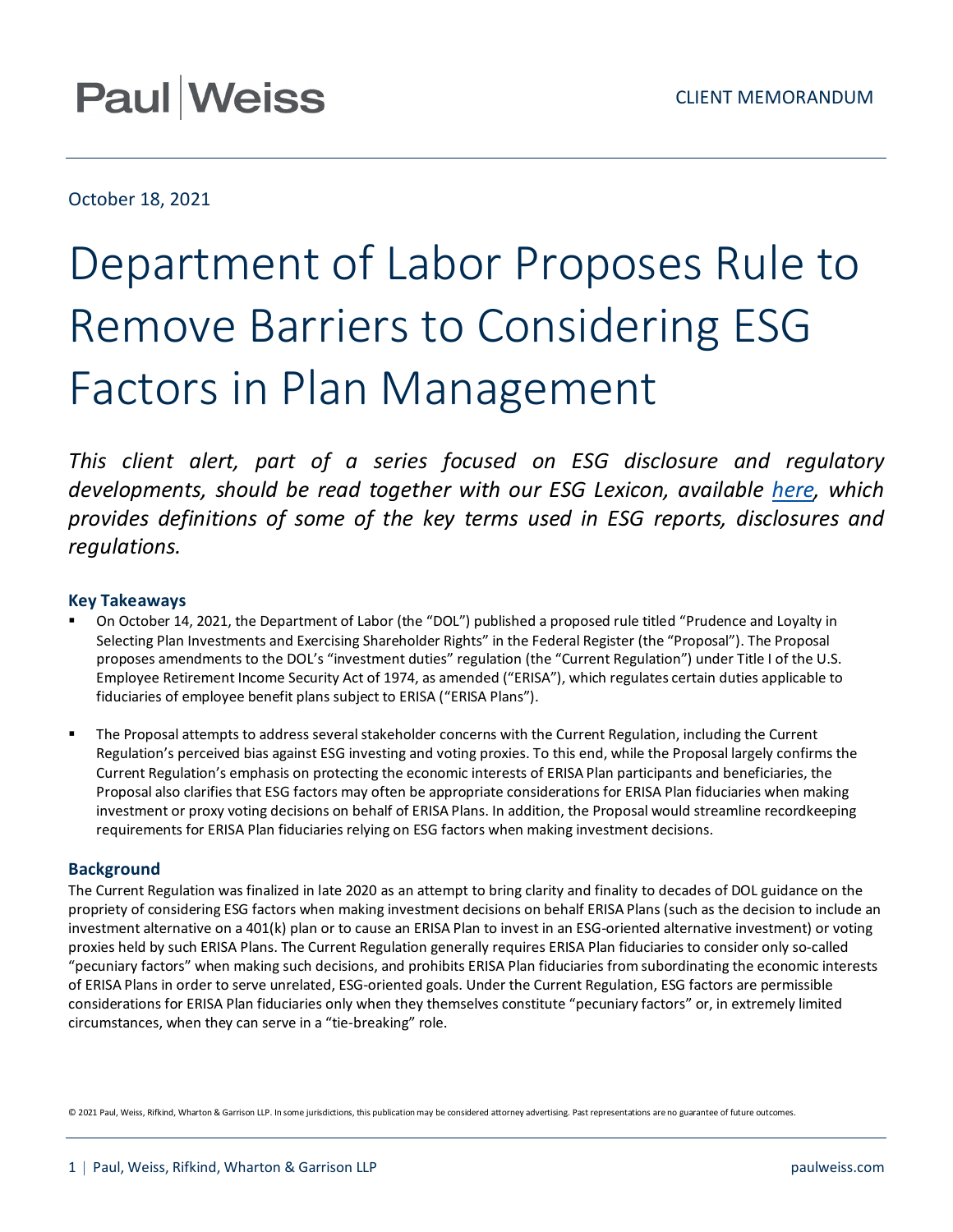After the Current Regulation was published, stakeholders continued to express concern that the Current Regulation effectively discouraged ERISA Plan fiduciaries from considering ESG factors even when permitted by the Current Regulation, and created additional uncertainty on when and whether ERISA Plan fiduciaries could vote proxies on behalf of ERISA Plans. Accordingly, on March 10, 2021, the DOL announced that it had begun a reexamination of the Current Regulation, and pending its review, it would not enforce the Current Regulation or otherwise pursue enforcement actions against any ERISA Plan fiduciary based on a failure to comply with the Current Regulation; see our prior client alert [here.](https://www.paulweiss.com/practices/transactional/executive-compensation/publications/us-department-of-labor-will-not-enforce-final-rules-on-esg-investing-proxy-voting?id=39564) This review is part of President Biden's broader agenda to address the growing physical and transitional risks posed by climate change on the U.S. economy, which included a direction to the DOL to consider suspending, revising or rescinding the Current Regulation; se[e here](https://www.whitehouse.gov/briefing-room/presidential-actions/2021/05/20/executive-order-on-climate-related-financial-risk/) for President Biden's Executive Order announcing this agenda, as well as our prior client aler[t here.](https://www.paulweiss.com/insights/esg-thought-leadership/publications/president-biden-calls-on-federal-government-to-mitigate-climate-related-financial-risk?id=40177)

#### **The Proposal's Key Changes to the Current Regulation**

The Proposal would largely preserve the Current Regulation's central instruction that ERISA Plan fiduciaries, when exercising discretion over ERISA Plan assets (including voting proxies), must remain focused on the economic interests of the ERISA Plan and on its participants and beneficiaries. This means that ERISA Plan fiduciaries generally may not sacrifice investment return or take on additional investment risk to promote benefits or goals unrelated to the economic interests of the ERISA Plan's participants and beneficiaries.

However, the Proposal would address various stakeholder concerns about the Current Regulation's perceived bias against consideration of ESG factors when making investment decisions on behalf of ERISA Plans. First, the Proposal would clarify that ESG factors can, in some circumstances, themselves be material to an ERISA Plan fiduciary's risk/return analysis. Indeed, given the role some ESG factors can be expected to play in long-term economic trends (e.g., given the direct effects of climate change or governmental responses thereto), the Proposal suggests that, in some circumstances, ERISA Plan fiduciaries *should* consider ESG factors when making investment or proxy-voting decisions on behalf of ERISA Plans.

The Proposal would also somewhat expand the circumstances in which ESG factors may serve in a "tie-breaking" role. Under the Current Regulation, ERISA Plan fiduciaries may only consider "pecuniary factors" when making investment decisions on behalf of ERISA Plans, which are factors expected to have a material effect on the risk and/or return of an investment, based on appropriate investment horizons consistent with an ERISA Plan's investment objectives and funding policy. If ESG factors do not themselves constitute "pecuniary factors" when deciding between two investment alternatives or investment courses of action, then the ERISA Plan fiduciary evaluating the alternatives or courses of action may not take ESG factors into account, under the Current Regulation—except in a limited "tie-breaking" role. Further, if an ERISA Plan fiduciary proposes to rely on ESG factors in such a "tie-breaking" role, the Current Regulation requires the ERISA Plan fiduciary to carefully document its decision-making process.

Under the Proposal, the DOL acknowledges that investment alternatives or investment courses of action may be essentially equivalent when considered in their totality (rather than strictly in terms of risk/return), because they serve the economic interests of an ERISA Plan equally well. Accordingly, the Proposal would remove the Current Regulation's stricter "pecuniary factors" standard, which could in turn increase the role that ESG factors could play in "breaking ties" between investment alternative or investment courses of action. In addition, the Proposal would remove the Current Regulation's documentation requirements; under the Proposal, ERISA Plan fiduciaries would be expected to document their consideration of ESG factors like they would any other risk/return factors.

The Proposal would also permit ERISA Plan fiduciaries to select ESG-oriented investments as an ERISA Plan's "qualified default investment alternative," or "QDIA." QDIAs are investment alternatives for individual account plans (such as 401(k) plans) that serve as the "default" investment for participants who have not otherwise made elections for the investment of their retirement contributions. The Current Regulation prohibits ERISA Plan fiduciaries from choosing an ESG-oriented investment as a QDIA, since participants do not necessarily make the decision to promote ESG factors by having their contributions invested in a QDIA. The Proposal would eliminate this prohibition, provided that an ERISA Plan clearly discloses the ESG-based considerations behind